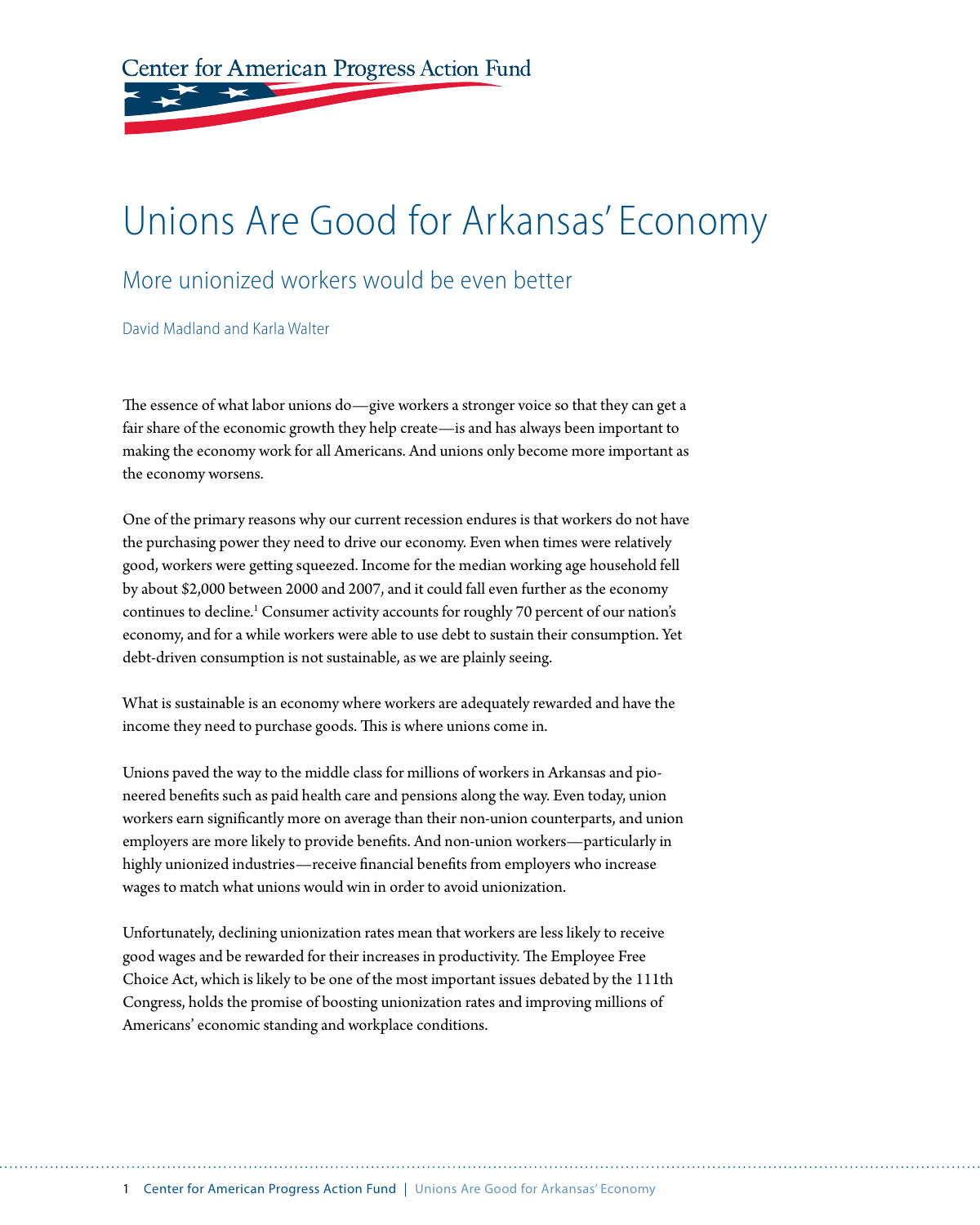#### Unions help workers achieve higher wages

Union members in Arkansas and across the country earn significantly more than nonunion workers. Over the four-year period between 2004 and 2007, unionized workers' wages in Arkansas were on average 7.7 percent higher than non-union workers with similar characteristics.2 That means that, all else equal, Arkansas workers that join a union will earn 7.7 percent more—or \$1.26 more per hour in 2008 dollars—than their otherwise identical non-union counterparts.3

Yet union coverage rates have been declining for several decades. In 1983, the first year for which state level unionization data is available, 13.8 percent of workers in Arkansas were either members of a union or represented by a union at their workplace.<sup>4</sup> By 2008, that portion declined to 7.3 percent.<sup>5</sup>

### Workers' wage growth lags as American productivity increases

Workers helped the economy grow during this time period by becoming ever more productive, but they received only a small share of the new wealth they helped create. Throughout the middle part of the 20th century—a period when unions were stronger— American workers generated economic growth by increasing their productivity, and they were rewarded with higher wages.<sup>6</sup> But this link between greater productivity and higher wages has broken down.

Prior to the 1980s, productivity gains and workers' wages moved in tandem: as workers produced more per hour, they saw a commensurate increase in their earnings. Yet wages and productivity growth have decoupled since the late 1970s. Looking from 1980 to 2008, nationwide worker productivity grew by 75.0 percent, while workers' inflation-adjusted average wages in Arkansas increased by only 22.9 percent, which means that workers were compensated for only 30.6 percent of their productivity gains.<sup>7</sup>

The cost of benefits—especially health insurance—has increased over time and now accounts for a greater share of total compensation than in the past, but this increase is nowhere near enough to account for the discrepancy between wage and productivity growth.<sup>8</sup> For example, according to analysis by the Center for Economic and Policy Research, between 1973 and 2006 the share of labor compensation in the form of benefits rose from 12.6 percent to 19.5 percent.<sup>9</sup>

If Arkansas' workers were rewarded for 100 percent of their increases in labor productivity between 1980 and 2008—as they were during the middle part of the 20th century average wages would be \$23.29 per hour—42.4 percent higher than the average real wage in 2008.10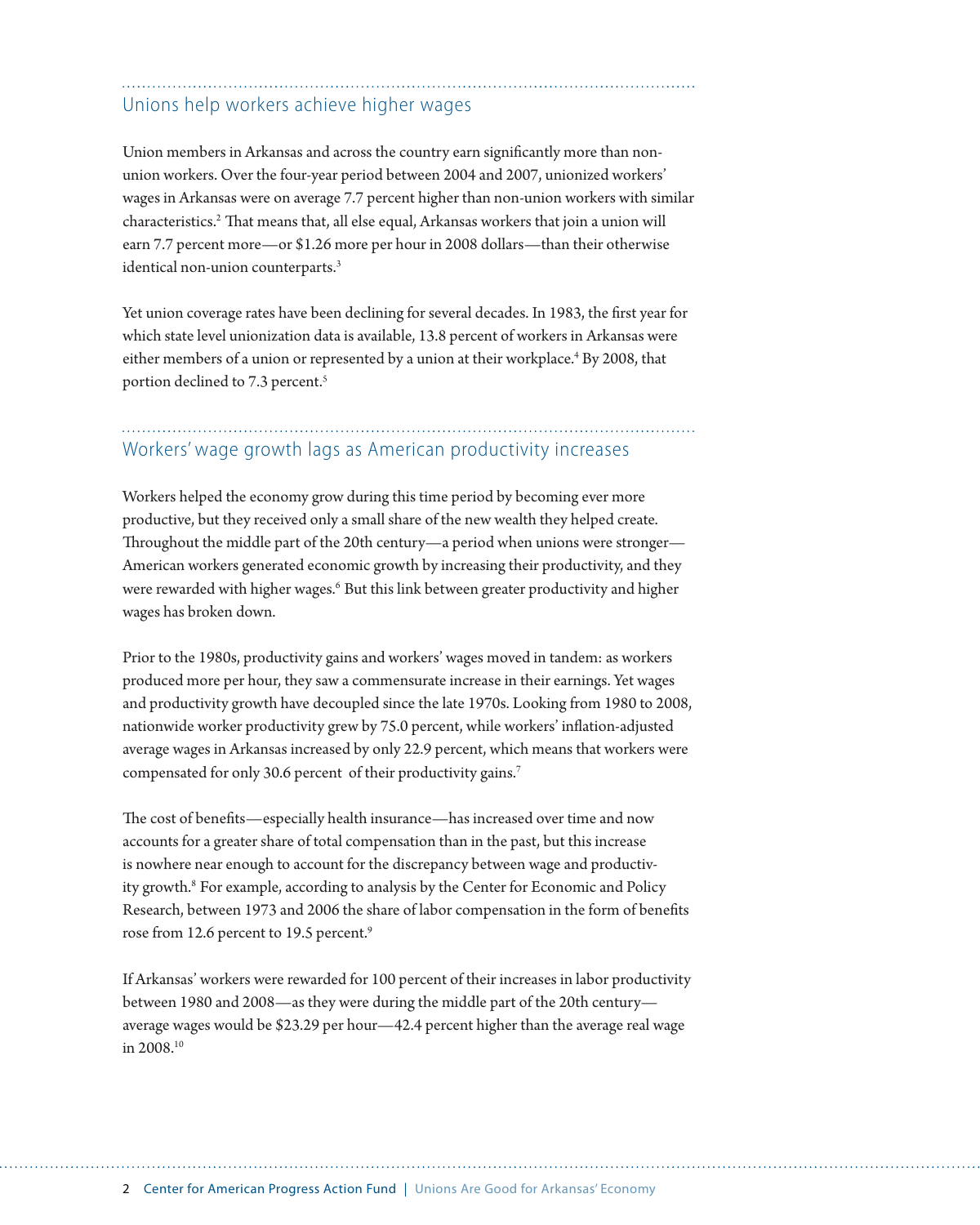### Unionization rewards workers for productivity growth

Slow wage growth has squeezed the middle class and contributed to rising inequality.11 But increasing union coverage rates could likely reverse these trends as more Americans would benefit from the union wage premium and receive higher wages. If unionization rates were the same now as they were in 1983 and the current union wage premium remained constant, new union workers in Arkansas would earn an estimated \$166 million more in wages and salaries per year.<sup>12</sup> If union coverage rates increased by just 5 percentage points over current levels, Arkansas' newly unionized workers would earn an estimated \$127 million more in wages and salaries per year.13 Non-union workers would also benefit as employers would likely raise wages to match what unions would win in order to avoid unionization.14

## Increased unionization would boost Arkansas' annual state wages

Union employers are also significantly more likely to provide benefits to their employees. Union workers nationwide are 28.2 percent more likely to be covered by employer-provided health insurance and 53.9 percent more likely to have employer-provided pensions compared to workers with similar characteristics who were not in unions.<sup>15</sup>

#### Conclusion

Nearly three out of five survey respondents from a Peter Hart Research Associates poll report that they would join a union if they could, but workers attempting to unionize currently face a hostile legal environment and are commonly intimidated by aggressive anti-union employers.16 The Employee Free Choice Act would help workers who want to join a union do so by ensuring fairness in the union selection process with three main provisions: workers would have a fair and direct path to join unions through a simple majority sign-up; employers who break the rules governing the unionization process would face stiffer penalties; and a first contract mediation and arbitration process would be introduced to thwart bad-faith bargaining.

Passing the Employee Free Choice Act and making it harder for management to threaten workers seeking to unionize would be good for Arkansas' workers. It would help boost workers' wages and benefits. And putting more money in workers' pockets would provide a needed boost for Arkansas' economy. Increasing unionization is a good way to get out of our current economic troubles.

*The Center for American Progress Action Fund would like to thank the Center for Economic and Policy Research for providing the state-by-state analysis of the union wage premium.* 

#### **Annual state wages increase if unionization increased in Arkansas**

Wages earned statewide (in \$ billions)



Source: Authors' calculations based on CEPR estimates of the union premium from the Current Population Survey Micro-Data for all wage and salary workers 16 years and older; CAPAF analysis of the Current Population Survey and Current Employment Statistics Survey (National); and unionized workforce data from Barry T. Hirsch and David A. Macpherson, "Union Membership and Coverage Database from the Current Population Survey," available at http:// ww.unionstats.com (last accessed December 2008). Note: Total wages collected includes all hourly wage

and salary workers. Total wage data extrapolated from 2008 average state wage for wage and salary workers. The estimated total wages collected if unionization increased to the 1983 level does not include any estimate of the wage benefit to non-union workers. Estimated total wages would be higher if this benefit were included.